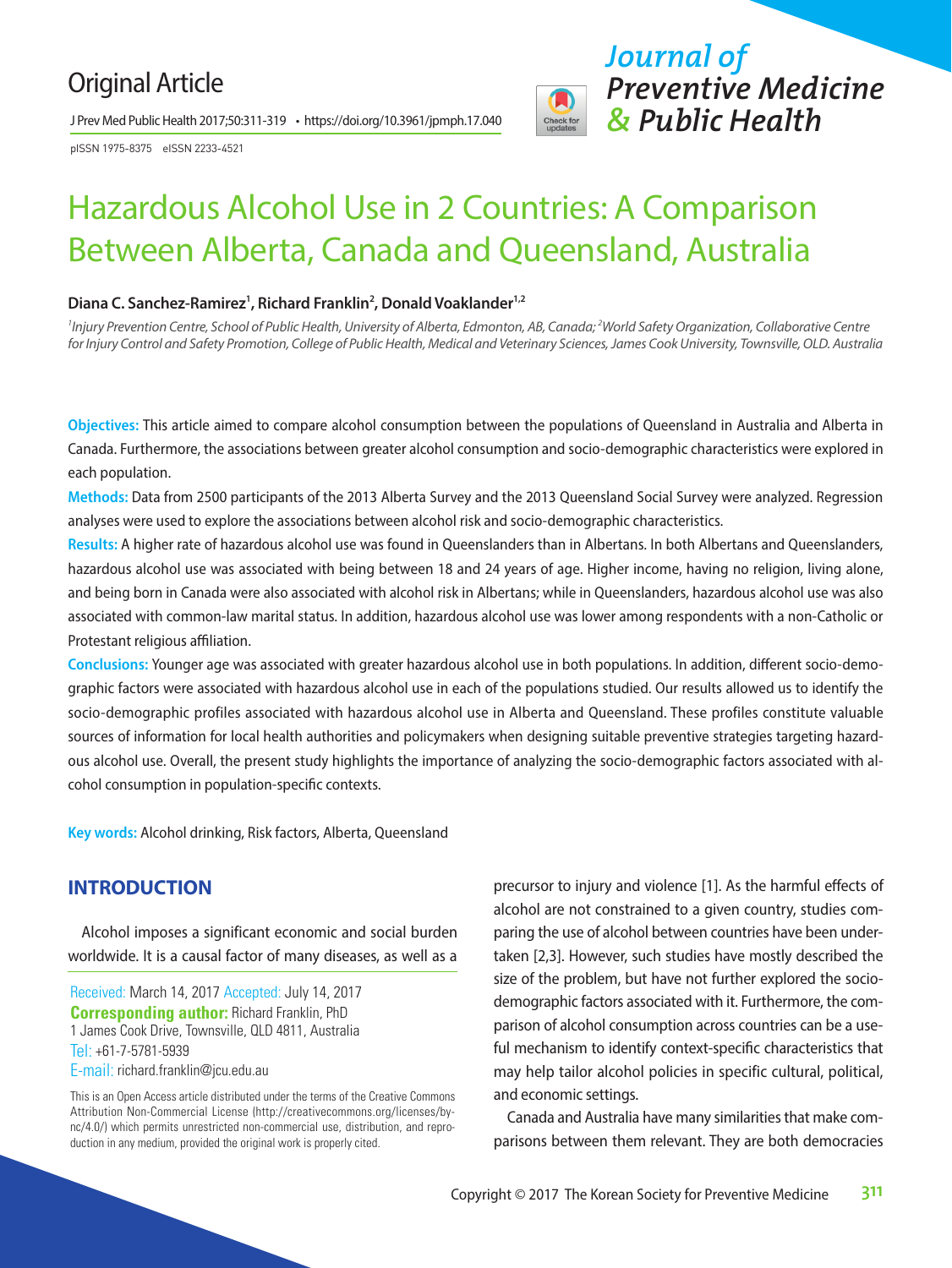based on the Westminster system of government and have 3 tiers of government (local, state, and national). In addition, both countries have implemented approaches controlling the physical availability and the affordability of alcohol [4,5]. At the regional level, the province of Alberta in Canada and the state of Queensland in Australia have similar socioeconomic characteristics (i.e., a population of around 4 million [6,7], an annual gross domestic product close to 290 million (local currency), as well as both agriculture-based and resource-based economies), which make the comparative study of alcohol consumption between them pertinent.

#### **Size of the Problem and Context**

According to the Organization of Economic Cooperation and Development (OECD), an estimated 8 liters of alcohol per capita were consumed in Canada in 2012 [8]. In Alberta, the amount of pure alcohol consumed per person 15 years and older has increased from 8.7 liters in 1993 to 9.4 liters in 2013. The Alberta Gaming and Liquor Commission's performance measures survey carried out in 2015 reported that 73% of Albertans consumed alcohol, of whom 10% would be considered problem drinkers [9]. Thus, approximately one out of 10 Albertans of any age is a problem drinker, as defined by the government of Alberta.

In 1993, the government of Alberta switched from publicly controlled liquor stores to private retail outlets. Since that time, the total number of liquor retailers has increased from 803 (1993) to 2136 (2017) [9]. Currently, there are also 9125 liquor licenses for food and beverage providers through restaurants, bars, private clubs, and public event facilities. There is one retail liquor outlet for every 2050 Albertans and a liquor license in effect for each 458 Albertans. In addition, with the privatization of services came changes in the hours of operation, from business hours (10 am to 6 pm) Monday through Saturday to extended evening hours (2 am) and Sunday sales. Liquor is distributed through privately owned and government-approved warehouses where retail outlets purchase at a wholesale price that includes the manufacturers' cost; federal customs, excise, and tax charges; recycling costs; and the Alberta government's flat mark-up tax. For example, a beer less than or equal to 11.9% alcohol by volume had a \$1.25 markup rate as of August 5, 2016 [10].

Australians consumed an estimated 10 liters of pure alcohol per capita per year in 2011, which is more than Canadians and close to the OECD average [8]. In 2010, 93% of Queenslanders

14 years or older reported having consumed alcohol at some time in the past 12 months, with 47% drinking weekly and 11% drinking daily [11].

Over the last decade, the total number of liquor retailers in Queensland has increased from 5550 (2003) to 7432 (2014) [12], which translates to a liquor license in effect for each 657 Queenslanders. All liquor licenses are issued with approved trading hours, which are usually from 10 am to midnight. However, it is possible to apply for extended trading hours, either on a one-off basis or permanently. On regular days, all late-trading licensees must also participate in the 3 am lockout. Mark-up prices of alcohol sales are established by policy based on product type and alcohol percentage. For example, an individual container of up to 48 liters of beer exceeding 3.5% alcohol by volume had a mark-up of \$47.96 (\$0.99/L) as of August 1, 2016 [13].

To the best of our knowledge, previous studies have focused mainly in the comparison of alcohol consumption between countries, and further research exploring the associations between greater alcohol consumption and socio-demographic factors in populations from different countries is lacking. The identification of context-specific characteristics of population groups with hazardous alcohol use will provide valuable information to health planners and policy makers in designing strategies to reduce alcohol-related problems. Therefore, this article aimed to tackle the knowledge gap in this field by comparing alcohol consumption between the populations of Queensland in Australia and Alberta in Canada. Furthermore, associations between hazardous alcohol use and socio-demographic characteristics were explored in each population.

#### **METHODS**

This study used data from the 2013 Alberta Survey, collected by the Population Research Laboratory (PRL) of the Department of Sociology at the University of Alberta (UA) (Canada); and from the 2013 Queensland Social Survey (QSS13), administered by the PRL within the Institute for Health and Social Science Research at Central Queensland University (CQU) (Australia). Through a cost-sharing agreement, both surveys enabled academic researchers, government departments, and non-profit organizations to explore a wide range of topics in a structured research framework and environment. The Research Ethics Board at the UA and the Human Ethics Research Review Panel at CQU (H13/06-120, QSS13) reviewed and ap-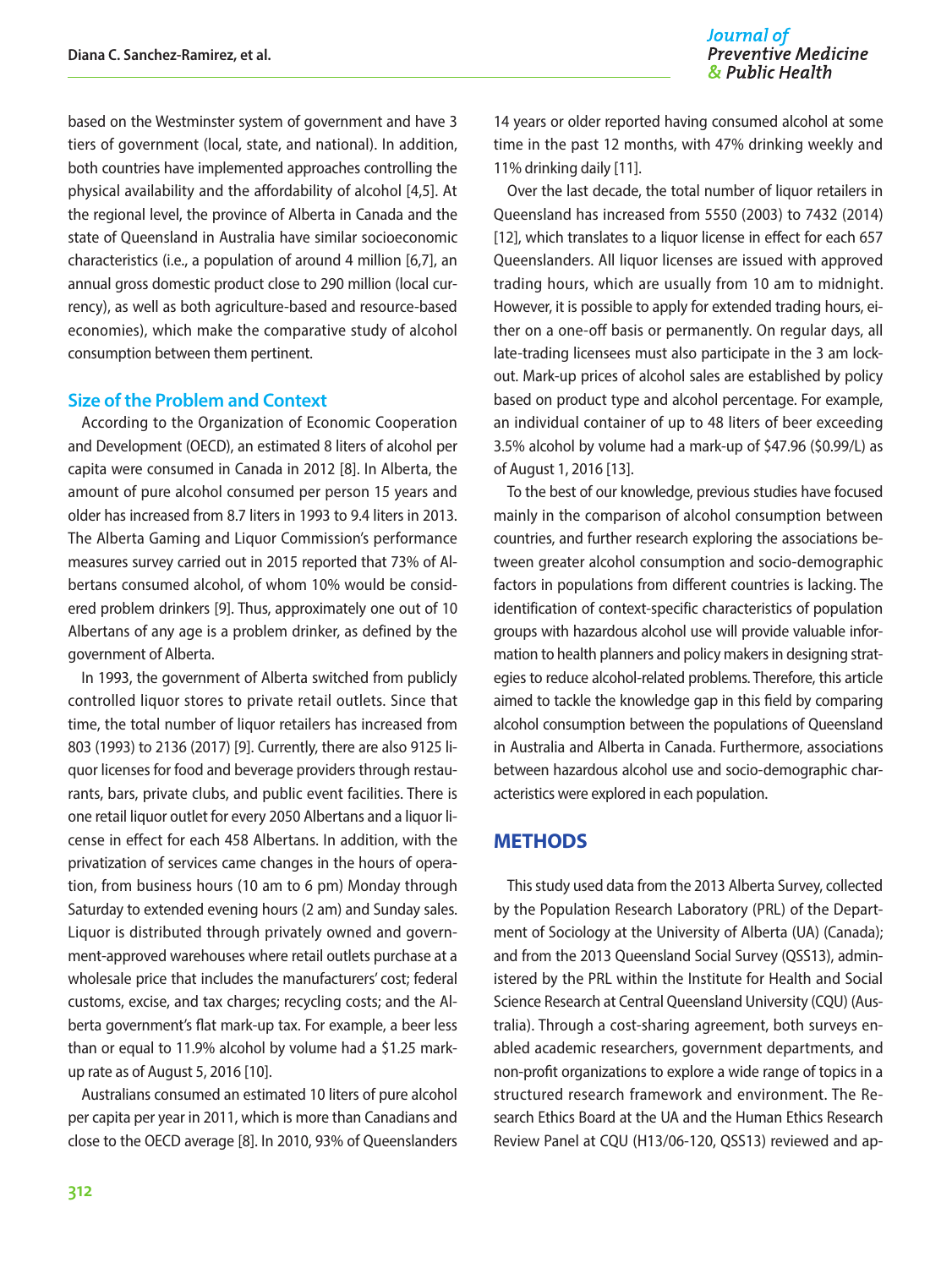proved the survey questions and data collection protocols. Informed consent for participation in the study was obtained verbally from responders at the time of enrollment.

The Alberta survey aimed for a total sample size of 1200 households across Alberta, with a minimum of 400 respondents in metropolitan Edmonton, 400 in metropolitan Calgary, and 400 from the remainder of the province (other areas in Alberta). The QSS13 aimed for a minimum sample size of 1200, with 800 or more from southeast Queensland and 400 from the remainder of Queensland. The a priori estimated sample errors at the 95% confidence interval (CI) were  $\pm$  2.8 and  $\pm$  2.7 for the entire samples of Alberta and Queensland, respectively.

The surveys were administered by trained interviewers in Alberta (from June 18 to July 28, 2013) and in Queensland (from July 2 to August 4, 2013) through the PC-based Ci3 Computer-Assisted Telephone Interviewing (CATI) system (Sawtooth Technologies, Northbrook, IL, USA) installed on a local network at the PRL at each institution. A random selection approach was used to ensure that all respondents from the households across the province of Alberta and the state of Queensland had an equal chance of being contacted. For both surveys, samples were drawn from the telephone database by using a computer program to select, with replacement, a simple random sample of telephone numbers. Duplicate telephone numbers were purged from the computer list. Within the household, 1 eligible person 18 years of age or older who, at the time of the survey, was living in a dwelling unit was selected as a responder. Additional algorithms were used in each survey to ensure an equal yet random selection of male and female participants.

The survey instrument consisted of 3 components: 1) a standard introduction; 2) questions that reflected the specific interests of the university and the community researchers participating in the study, such as patterns of alcohol consumption; and 3) demographic questions. The Research Ethics Board at the UA and the Human Ethics Research Review Panel at CQU (H13/06-120, QSS13) reviewed and approved the survey questions and data collection protocols.

#### **Socio-demographic Characteristics**

Characteristics including sex, age, marital status, education, religion, housing situation, employment status, income, number of children and adults living at home, and being a native of the country studied (Canada/Australia) were analyzed (Table 1).

#### **Alcohol Consumption and Hazardous Alcohol Use**

Patterns of alcohol consumption were assessed using the Alcohol Use Disorder Identification Test (AUDIT) [14] in which the participants were asked about their alcohol consumption (i.e., frequency, quantity) during the previous 30 days. Among people who reported consuming at least 1 drink of any alcoholic beverage during the past 30 days, further questions about alcohol consumption were formulated and recoded based on the AUDIT score as following:

a) Number of DAYS on which you had a least one drink of any alcohol beverage during the past 30 days. It was codified as 0, none; 1, 1 day; 2, 2-4 days; 3, 5-15 days; and 4, 16-30 days; b) On the days when you drank, number of DRINKS on average during the past 30 days? It was codified as 0, 0-2 drinks; 1, 3-4 drinks; 2, 5-6 drinks; 3, 7-9 drinks; and 4, if  $\geq$  10 drinks; and c) Considering all types of alcoholic beverages, number of TIMES during the past 30 days you had 6 or more drinks on an occasion? It was codified as 0, none; 2, 1-7 times; 3, 8-12 times; and 4, if  $\geq$  13 times.

Hazardous alcohol use was calculated adding the scores given above (a+b+c). It was considered positive if the resulting score was  $\geq$  3 in females and  $\geq$  4 in males.

#### **Statistical Analysis**

Descriptive statistics were used to present the demographic findings and patterns of alcohol consumption and alcohol risk among the study populations (Alberta and Queensland) and among the population groups with alcohol risk. Percentages were used for categorical variables and means (standard deviations [SD]) for continuous variables. The chi-square test or Student *t*-test was used to analyze the differences in the distribution of the variables between the 2 populations. Associations between hazardous alcohol use and demographic characteristics among Albertans and Queenslanders were analyzed through multivariate logistic regression analyses.

Statistical significance was accepted for *p*-values <0.05. All analyses were performed using SPSS version 23.0 (IBM Corp., Armonk, NY, USA).

#### **RESULTS**

#### **Descriptive Findings**

The final sample included 2500 participants (1207 Albertans and 1293 Queenslanders). The response rate for the 2013 Alberta survey was 20.9% and the response rate for the QSS13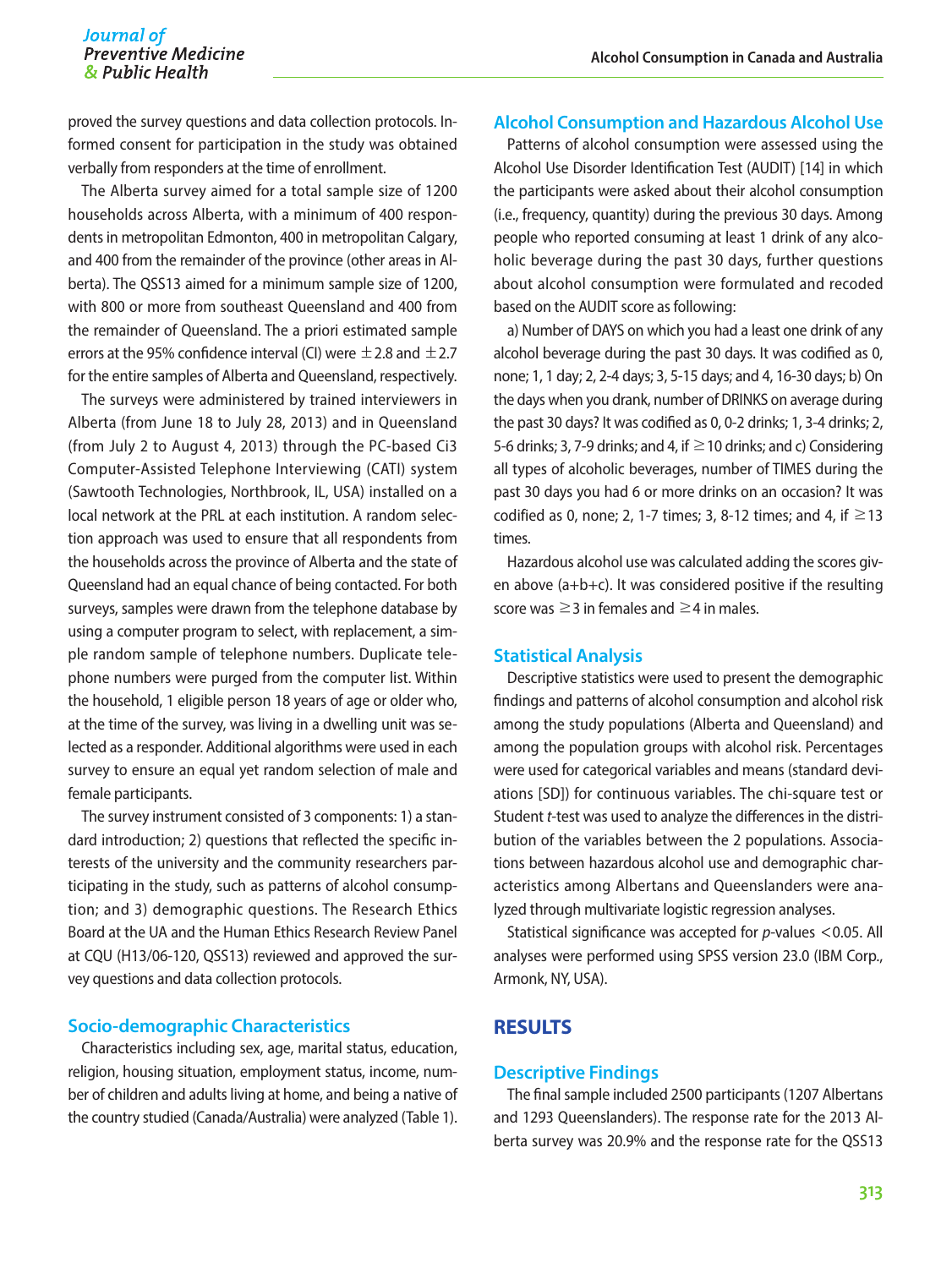#### **Table 1.** Description of the populations included in the study

|                                          |                                           | All<br>$(n=2500)$ | <b>Alberta</b><br>$(n=1207)$ | <b>Queensland</b><br>$(n=1293)$ | $p$ -value |
|------------------------------------------|-------------------------------------------|-------------------|------------------------------|---------------------------------|------------|
| Sex                                      | Male                                      | 50.6              | 49.3                         | 51.9                            | 0.19       |
| Age (y)                                  | Mean±standard deviation                   | $54.5 \pm 16.1$   | $52.4 \pm 16.4$              | $56.4 \pm 15.7$                 | < 0.001    |
|                                          | Range                                     | 18-101            | 18-94                        | 18-101                          |            |
| Marital status                           | Never married (single)                    | 13.1              | 14.6                         | 11.7                            | 0.001      |
|                                          | Married                                   | 63.7              | 59.4                         | 67.7                            |            |
|                                          | Common-law relationship / live-in partner | 5.9               | 6.4                          | 5.4                             |            |
|                                          | Divorced                                  | 7.3               | 8.8                          | $6.0\,$                         |            |
|                                          | Separated                                 | 2.0               | 2.2                          | 1.9                             |            |
|                                          | Widowed                                   | 8.0               | 8.6                          | 7.4                             |            |
| Educational level (y)                    | Primary (0-7)                             | 1.0               | 0.4                          | 1.5                             | < 0.001    |
|                                          | High school (8-13)                        | 39.4              | 28.2                         | 50.0                            |            |
|                                          | Post-secondary school (14-16)             | 32.1              | 37.9                         | 26.7                            |            |
|                                          | Post-graduate ( $\geq$ 17)                | 27.4              | 33.5                         | 21.8                            |            |
| Religion                                 | Protestant                                | 38.4              | 29.1                         | 47.0                            | < 0.001    |
|                                          | Catholic                                  | 19.6              | 20.3                         | 18.9                            |            |
|                                          | Other                                     | 9.4               | 18.3                         | 1.2                             |            |
|                                          | No religion                               | 32.6              | 32.2                         | 32.9                            |            |
| Presently own or rent your<br>residence? | Own                                       | 84.5              | 83.5                         | 85.4                            | 0.19       |
| Employment status                        | Employed                                  | 52.6              | 56.7                         | 48.8                            | < 0.001    |
|                                          | Not employed                              | 12.2              | 9.0                          | 15.1                            |            |
|                                          | Student                                   | 2.1               | 3.3                          | 1.0                             |            |
|                                          | Retired                                   | 25.3              | 26.1                         | 24.6                            |            |
|                                          | <b>Disabled</b>                           | 7.1               | 3.7                          | 10.3                            |            |
|                                          | Not specified                             | 0.7               | 1.2                          | 0.2                             |            |
| Income (US dollar)                       | $<$ 25 000                                | 13.1              | 8.4                          | 18.5                            | < 0.001    |
|                                          | 25 000-49 999                             | 15.5              | 12.5                         | 18.9                            |            |
|                                          | 50 000-74 999                             | 14.7              | 16.2                         | 13.1                            |            |
|                                          | 75 000-99 000                             | 12.3              | 13.3                         | 11.1                            |            |
|                                          | 100 000-124 999                           | 14.6              | 15.7                         | 13.5                            |            |
|                                          | $\geq$ 125 000                            | 29.8              | 33.9                         | 24.9                            |            |
| Children living in household             | Yes                                       | 31.1              | 29.1                         | 33.0                            | 0.04       |
| No. of adults living in                  | $\mathbf{1}$                              | 2.2               | 22.0                         | 16.1                            | < 0.001    |
| household (including<br>the participant) | $\overline{2}$                            | 1.0               | 56.0                         | 62.7                            |            |
|                                          | $\geq$ 3                                  | 1.1               | 22.0                         | 21.2                            |            |
| Born in Canada / Australia               | Yes                                       | 79.0              | 80.1                         | 78.0                            | 0.21       |

Values are presented as %.

was 41.2%. In both groups studied, there was oversampling in the 55 and above age categories, and undersampling in the under-35 age categories. Otherwise, the demographics of the participants reasonably approximated the general population.

Approximately half of the population included in the study were males (50.6%), and the mean age of the whole study group was 54.5 years (SD, 16.1 years). Albertans were significantly younger (*p*<0.001) and had a higher educational level than Queenslanders ( $p$ <0.001). In addition, a higher percentage of the participants from Alberta had no children living in the house ( $p=0.04$ ) and were living alone ( $p<0.001$ ) compared with participants from Queensland. The distribution of marital status, employment status, and income were also significantly different between both populations studied (Table 1).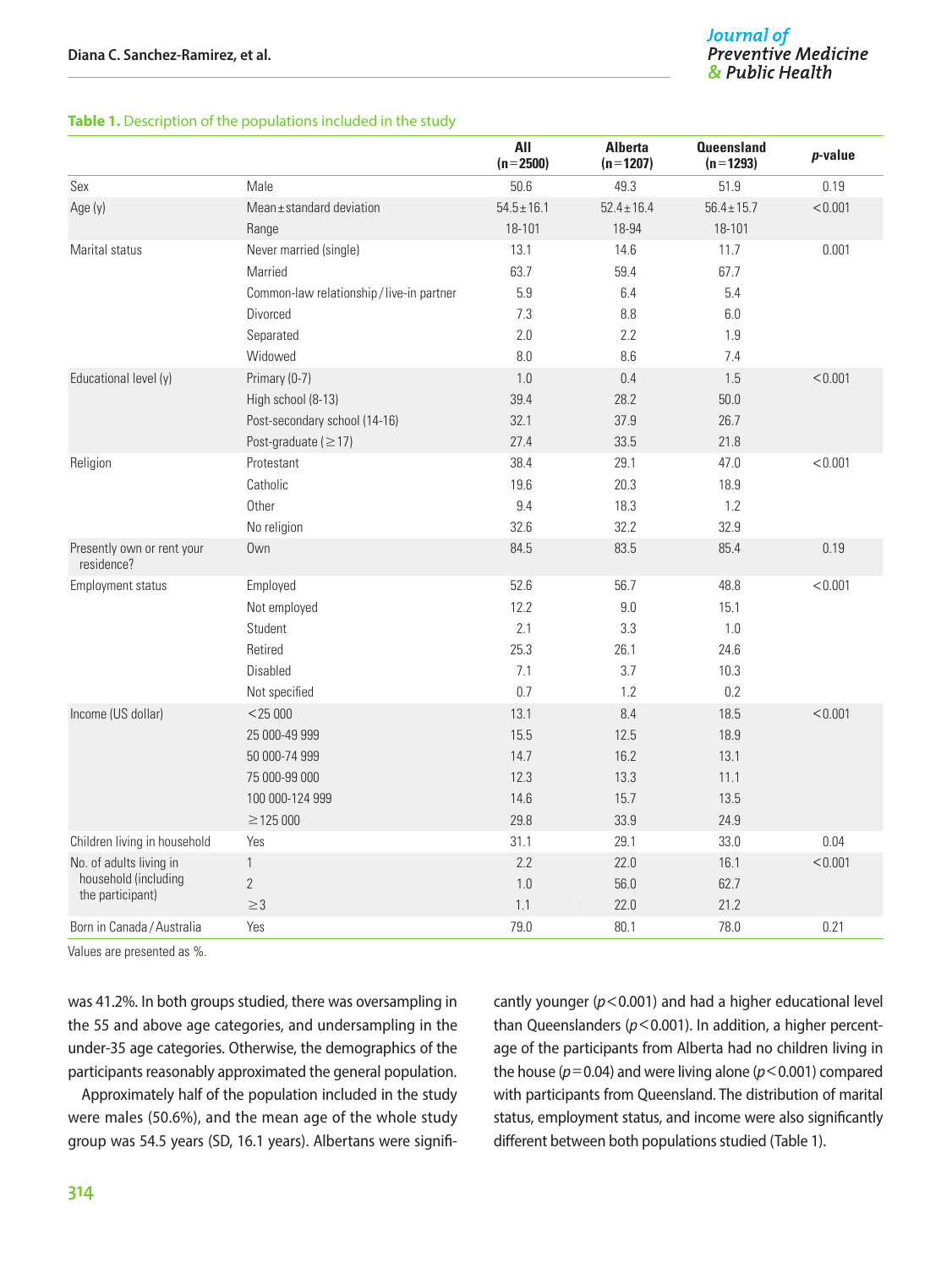#### **Table 2.** Alcohol consumption and hazardous alcohol use

|                                                                                     |                | All<br>$(n=2500)$ | <b>Alberta</b><br>$(n=1207)$ | <b>Queensland</b><br>$(n=1293)$ | $p$ -value |
|-------------------------------------------------------------------------------------|----------------|-------------------|------------------------------|---------------------------------|------------|
| Had at least 1 drink of any alcoholic beverage during the past 30 days?             |                |                   |                              |                                 |            |
| Yes $(\% )$                                                                         |                | 66.5              | 64.7                         | 68.3                            | 0.05       |
| If yes for "had at least 1 drink of any alcoholic beverage during the past 30 days" |                |                   |                              |                                 |            |
| 1. No. of DAYS on which you had at least 1 drink of any alcoholic beverage          | $Mean + SD$    | $10.3 \pm 9.8$    | $7.7 + 8.0$                  | $12.6 \pm 10.7$                 | < 0.001    |
| during the past 30 days                                                             | Range          | $1 - 30$          | $1 - 30$                     | $1 - 30$                        |            |
| 2. On the days when you drank, how many DRINKS did you consume on average           | $Mean \pm SD$  | $2.4 + 2.3$       | $2.1 \pm 2.1$                | $2.6 + 2.5$                     | < 0.001    |
| during the past 30 days?                                                            | Range          | $1 - 32$          | $1 - 24$                     | $1 - 32$                        |            |
| 3. Considering all types of alcoholic beverages, how many TIMES during the          | Never          | 78.7              | 81.9                         | 75.9                            | < 0.001    |
| past 30 days did you have 6 or more drinks on an occasion? (%)                      | Once           | 8.1               | 8.4                          | 7.8                             |            |
|                                                                                     | 2-4 times      | 8.2               | 6.9                          | 9.4                             |            |
|                                                                                     | $\geq$ 5 times | 5.0               | 2.8                          | 6.9                             |            |
| Hazardous alcohol use <sup>1</sup>                                                  |                |                   |                              |                                 |            |
| Yes $(\% )$                                                                         |                | 36.5              | 28.9                         | 42.8                            | < 0.001    |

SD, standard deviation.

1 Calculated based on 1, 2, and 3. Please see Methods for further explanation.

#### **Alcohol Consumption**

Sixty-five percent of Albertans and 68% of Queenslanders reported having had at least 1 drink of any alcoholic beverage during the past 30 days (*p*=0.052). Queenslanders reported having alcohol on more days during the past 30 days (*p*< 0.001), when drinking, drank more alcoholic beverages on average (*p*<0.001), and were more likely to have had 6 or more drinks on a given occasion (*p*<0.001) than Albertans. Consequently, Queenslanders showed a higher level of hazardous alcohol use than Albertans (*p*<0.001) (Table 2).

#### **Factors Associated With Alcohol Risk in Both Populations Studied**

Hazardous alcohol use was associated with being between 18 and 24 years of age (Table 3), having common-law marital status (odds ratio [OR], 2.07; 95% CI, 1.16 to 3.67; *p*=0.01), having no religion (OR, 1.46; 95% CI, 1.14 to 1.87; *p*=0.003), and having an income of ≥\$125 000 (OR, 1.92; 95% CI, 1.24 to 2.96; *p*= 0.003). Conversely, lower rates of hazardous alcohol use were associated with reporting a non-Catholic or Protestant religious affiliation (OR, 0.60; 95% CI, 0.39 to 0.92; *p*=0.02) and with living with 1 (OR, 0.62; 95% CI, 0.40 to 0.96; *p*=0.03) or more (OR, 0.52; 95% CI, 0.33 to 0.83; *p*=0.006) adults in the house.

#### **Factors Associated With Alcohol Risk in Albertans**

In the population of Alberta, hazardous alcohol use was associated with being between 18 and 24 years of age (Table 3),

having no religion (OR, 1.94; 95% CI, 1.32 to 2.86; *p*=0.001), having an income of ≥\$125 000 (OR, 2.88; 95% CI, 1.36 to 6.09; *p*=0.006) and being born in Canada (OR, 1.63; 95% CI, 1.06 to 2.50; *p*=0.03). Living with 2 or more adults in the house was associated with lower rates of hazardous alcohol use (OR, 0.33; 95% CI, 0.17 to 0.66; *p*=0.002).

#### **Factors Associated With Alcohol Risk in Queenslanders**

In a crude regression model, male Queenslanders were more likely to exhibit hazardous alcohol use than females (OR, 1.47; 95% CI, 1.18 to 1.84; *p*=0.001). However, the significance of the association between sex and hazardous alcohol use disappeared once additional relevant demographic variables were incorporated into the multivariate analysis (*p*=0.21) (Table 3). Among the population of Queensland, hazardous alcohol use was associated with being between 18 and 24 years of age (Table 3) and having common-law marital status (OR, 2.51; 95% CI, 1.03 to 6.14; *p*=0.04).

#### **DISCUSSION**

A higher rate of hazardous alcohol use was found in Queenslanders than in Albertans, and a different combination of socio-demographic factors was associated with hazardous alcohol use in each of those populations. To the best of our knowledge, this is one of the first studies to use a common ap-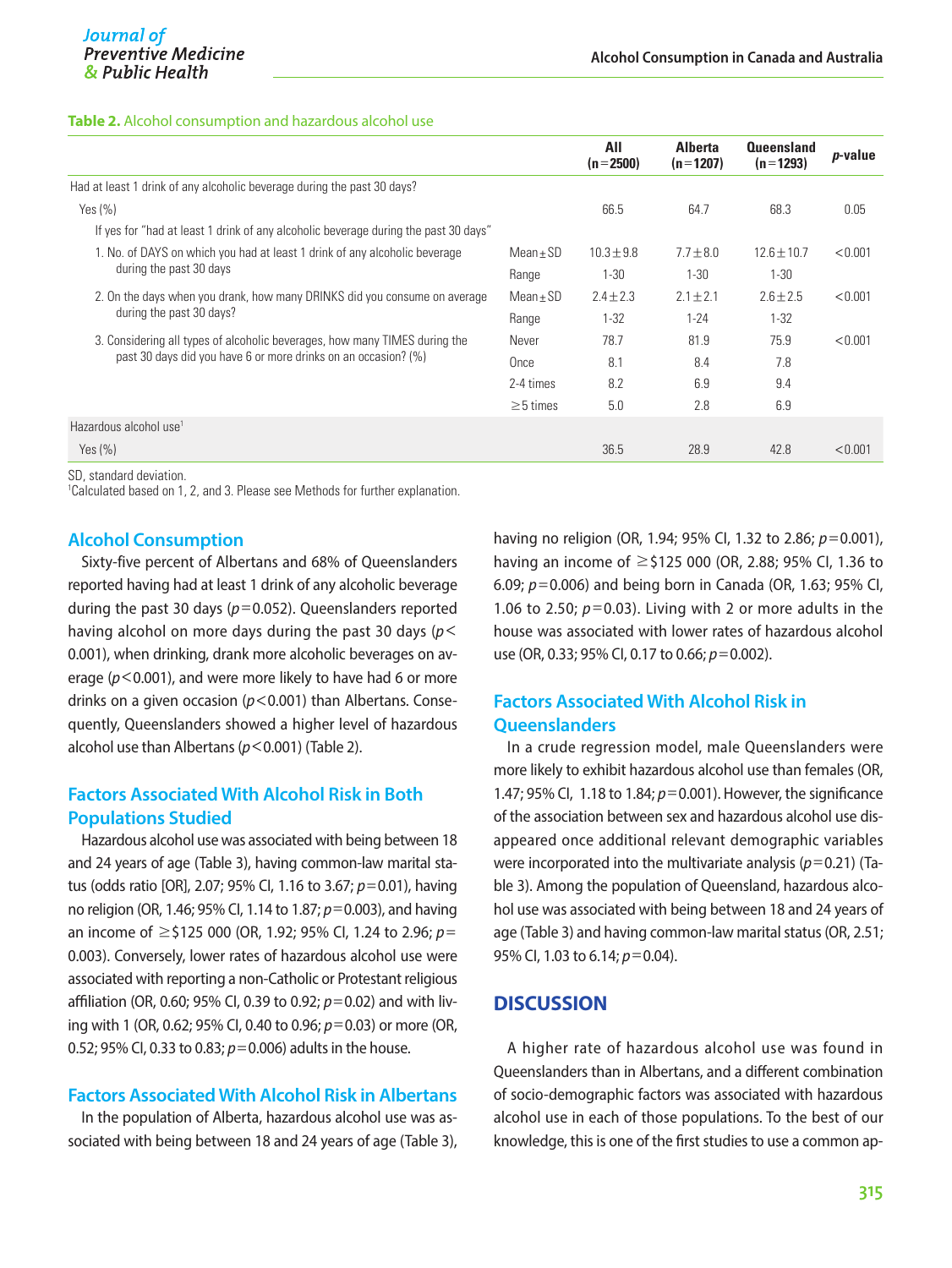# Journal of<br>Preventive Medicine<br>& Public Health

#### **Table 3.** Associations between hazardous alcohol use and socio-demographic characteristics

|                            |                   | <b>All populations studied</b> |                     | <b>Alberta's population</b> |                    | <b>Queensland's population</b> |  |
|----------------------------|-------------------|--------------------------------|---------------------|-----------------------------|--------------------|--------------------------------|--|
|                            | OR (95% CI)       | <i>p</i> -value                | OR (95% CI)         | <i>p</i> -value             | OR (95% CI)        | p-value                        |  |
| Male                       | 1.03 (0.83, 1.27) | 0.81                           | 0.89(0.65, 1.21)    | 0.44                        | 1.22 (0.89, 1.66)  | 0.21                           |  |
| Age (y)                    |                   |                                |                     |                             |                    |                                |  |
| 18-24                      | 1.00 (reference)  |                                | 1.00 (reference)    |                             | 1.00 (reference)   |                                |  |
| 25-34                      | 0.33(0.16, 0.71)  | 0.04                           | 0.44(0.17, 1.12)    | 0.10                        | 0.10(0.03, 0.46)   | < 0.01                         |  |
| 35-44                      | 0.25(0.12, 0.53)  | < 0.01                         | 0.30(0.11, 0.80)    | 0.02                        | 0.16(0.04, 0.62)   | 0.01                           |  |
| 45-54                      | 0.41(0.20, 0.85)  | 0.02                           | 0.40(0.15, 1.06)    | 0.06                        | 0.29(0.08, 1.09)   | 0.07                           |  |
| 55-64                      | 0.30(0.14, 0.64)  | < 0.01                         | 0.28(0.10, 0.77)    | 0.01                        | 0.21(0.05, 0.83)   | 0.03                           |  |
| 64-74                      | 0.38(0.17, 0.85)  | 0.02                           | 0.29(0.09, 0.88)    | 0.03                        | 0.26(0.06, 1.06)   | 0.06                           |  |
| $75+$                      | 0.24(0.10, 0.59)  | < 0.01                         | 0.22(0.06, 0.78)    | $0.02\,$                    | 0.14(0.03, 0.62)   | 0.01                           |  |
| Marital status             |                   |                                |                     |                             |                    |                                |  |
| Single (never married)     | 1.00 (reference)  |                                | 1.00 (reference)    |                             | 1.00 (reference)   |                                |  |
| Married                    | 1.34 (0.85, 2.12) | 0.21                           | 1.44(0.75, 2.75)    | 0.28                        | 1.30 (0.64, 2.62)  | 0.47                           |  |
| Common-law                 | 2.07 (1.16, 3.67) | 0.01                           | 1.89 (0.84, 4.25)   | 0.13                        | 2.51 (1.03, 6.14)  | 0.04                           |  |
| Divorced                   | 1.03 (0.62, 1.72) | 0.92                           | 1.82 (0.90, 3.68)   | 0.09                        | 0.62(0.28, 1.37)   | 0.24                           |  |
| Separate                   | 1.39 (0.63, 3.07) | 0.42                           | 2.38 (0.83, 6.84)   | 0.11                        | 0.88(0.26, 30.2)   | 0.85                           |  |
| Widow                      | 0.81(0.45, 1.44)  | 0.47                           | 1.26 (0.55, 2.89)   | 0.59                        | 0.62(0.27, 1.44)   | 0.27                           |  |
| Religion                   |                   |                                |                     |                             |                    |                                |  |
| Protestant                 | 1.00 (reference)  |                                | 1.00 (reference)    |                             | 1.00 (reference)   |                                |  |
| Catholic                   | 1.17 (0.88, 1.54) | 0.28                           | 1.09 (0.70, 1.70)   | 0.71                        | 1.29 (0.88, 1.90)  | 0.19                           |  |
| Other religion             | 0.60(0.39, 0.92)  | 0.02                           | 0.68(0.41, 1.12)    | 0.13                        | 0.34(0.07, 1.67)   | 0.19                           |  |
| No religion                | 1.46 (1.14, 1.87) | < 0.01                         | 1.94 (1.32, 2.86)   | < 0.01                      | 1.12(0.80, 1.57)   | 0.51                           |  |
| Income (US dollar)         |                   |                                |                     |                             |                    |                                |  |
| $<$ 25 000                 | 1.00 (reference)  |                                | 1.00 (reference)    |                             | 1.00 (reference)   |                                |  |
| 25 001-49 999              | 0.93(0.63, 1.38)  | 0.72                           | 0.68(0.32, 1.45)    | 0.32                        | 1.04(0.63, 1.70)   | 0.88                           |  |
| 50 000-74 999              | 1.07 (0.70, 1.62) | 0.77                           | 1.41 (0.70, 2.84)   | 0.34                        | 0.92(0.52, 1.62)   | 0.77                           |  |
| 75 000-99 999              | 1.39 (0.88, 2.17) | 0.16                           | 1.48(0.70, 3.13)    | 0.31                        | 1.52(0.81, 2.86)   | 0.20                           |  |
| 100 000-124 999            | 1.37 (0.87, 2.16) | 0.17                           | 2.10 (0.97, 4.52)   | 0.06                        | 1.22 (0.65, 2.29)  | 0.54                           |  |
| $\geq$ 125 000             | 1.92 (1.24, 2.96) | < 0.01                         | 2.88 (1.36, 6.09)   | < 0.01                      | 1.71 (0.95, 3.06)  | 0.07                           |  |
| <b>Employment status</b>   |                   |                                |                     |                             |                    |                                |  |
| Employed                   | 1.00 (reference)  |                                | 1.00 (reference)    |                             | 1.00 (reference)   |                                |  |
| Not employed               | 1.04(0.74, 1.47)  | 0.82                           | 1.12 (0.65, 1.92)   | 0.69                        | 1.09(0.69, 1.74)   | 0.71                           |  |
| Student                    | 0.45(0.18, 1.10)  | 0.08                           | 0.54(0.18, 1.62)    | 0.27                        | 0.43(0.07, 2.56)   | 0.43                           |  |
| Retired                    | 1.14 (0.79, 1.63) | 0.49                           | 1.14 (0.67, 1.94)   | 0.63                        | 1.39 (0.81, 2.39)  | 0.23                           |  |
| Disable                    | 1.00 (0.62, 1.63) | 0.99                           | 0.64(0.26, 1.56)    | 0.33                        | 1.18(0.60, 2.30)   | 0.64                           |  |
| Not Specified              | 0.86(0.21, 3.51)  | $0.85\,$                       | $0.81$ (0.15, 4.69) | $0.85\,$                    | 2.45 (0.13, 44.63) | 0.55                           |  |
| Education                  |                   |                                |                     |                             |                    |                                |  |
| Post-graduate              | 1.00 (reference)  |                                | 1.00 (reference)    |                             | 1.00 (reference)   |                                |  |
| Primary                    | 0.95(0.30, 3.02)  | 0.93                           | N/A <sup>1</sup>    |                             | 1.36(0.37, 5.00)   | 0.65                           |  |
| High school                | 0.90(0.69, 1.19)  | 0.47                           | 0.73(0.48, 1.11)    | 0.15                        | 1.03(0.70, 1.52)   | 0.89                           |  |
| Post-secondary             | 0.91(0.70, 1.17)  | 0.45                           | 0.83(0.59, 1.18)    | 0.30                        | 0.99(0.67, 1.48)   | 0.97                           |  |
| Own house                  | 1.19 (0.88, 1.62) | 0.27                           | 1.22 (0.78, 1.81)   | 0.42                        | 0.95(0.60, 1.50)   | 0.83                           |  |
| Children living at home    | 0.88(0.66, 1.16)  | 0.37                           | 0.85(0.57, 1.28)    | 0.43                        | 0.83(0.55, 1.25)   | 0.36                           |  |
| Adults living in the house |                   |                                |                     |                             |                    |                                |  |
| 1 (lives alone)            | 1.00 (reference)  |                                | 1.00 (reference)    |                             | 1.00 (reference)   |                                |  |
| $\overline{2}$             | 0.62(0.40, 0.96)  | 0.03                           | 0.56(0.30, 1.05)    | 0.07                        | 0.65(0.35, 1.23)   | 0.19                           |  |
| $\geq$ 3                   | 0.52(0.33, 0.83)  | < 0.01                         | 0.33(0.17, 0.66)    | < 0.01                      | 0.69(0.35, 1.35)   | 0.27                           |  |
| Born in Canada/Australia   | 1.24 (0.96, 1.61) | 0.11                           | 1.63 (1.06, 2.50)   | 0.03                        | 1.05 (0.74, 1.49)  | 0.80                           |  |
|                            |                   |                                |                     |                             |                    |                                |  |

Multivariate logistic regression analyses used alcohol risk as the dependent variable.

OR, odds ratio; CI, confidence interval; N/A, not applicable.

<sup>1</sup>The OR could not be calculated due to the very small group of people with only a primary education.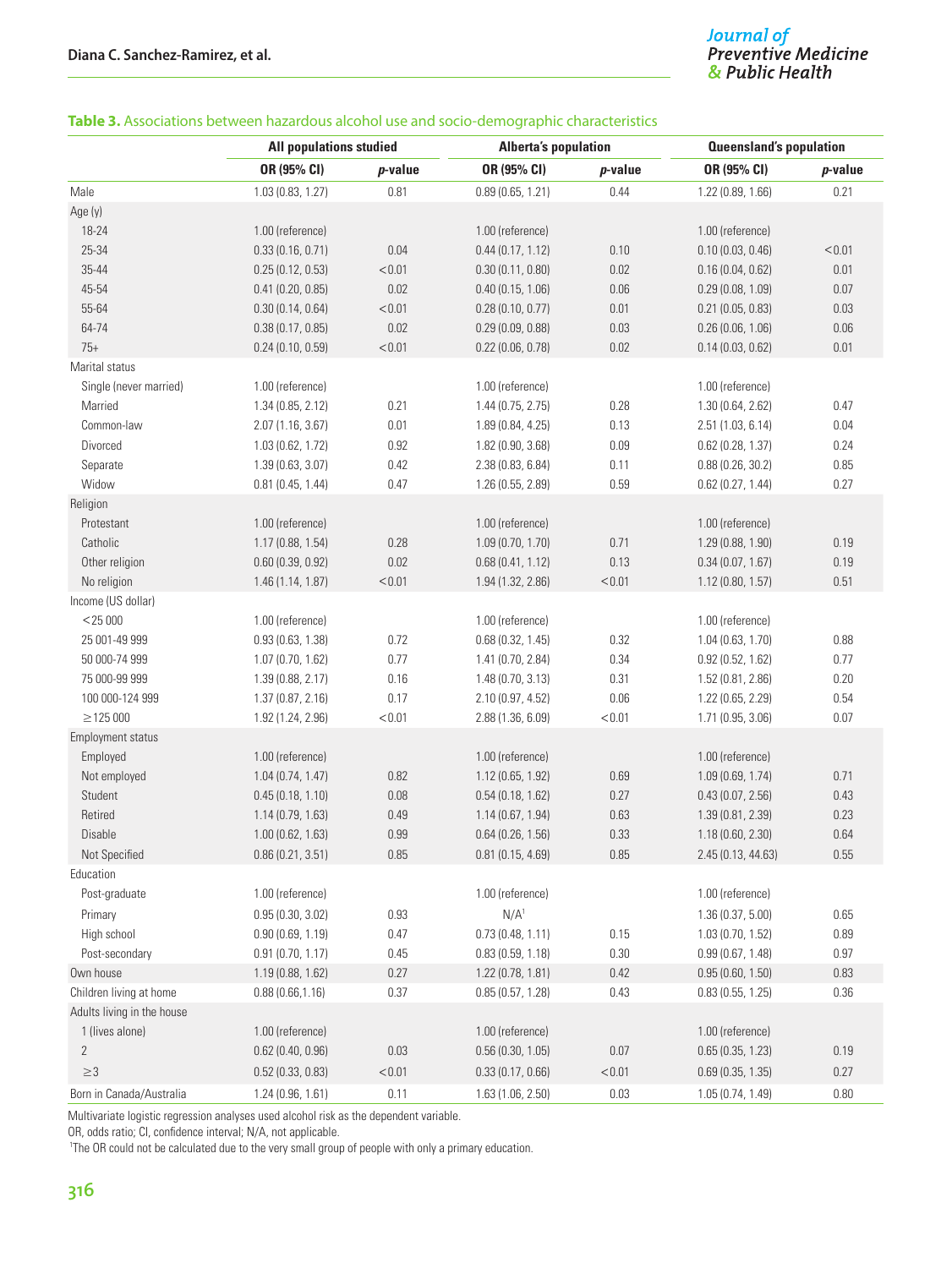#### Journal of **Preventive Medicine** & Public Health

proach to compare alcohol consumption and factors associated with it between 2 populations from different countries.

A similar percentage of Albertans and Queenslanders reported having consumed alcohol during the past month. However, based on an analysis of patterns of alcohol consumption, we found that Queenslanders showed a higher rate of hazardous alcohol use than Albertans. This finding is not particularly surprising, due to the fact that higher alcohol consumption per capita has been described in Australia than in Canada [8]. Availability-limitations policies, implemented by increasing the price of alcohol and regulating the context (places or times) where consumers can obtain alcohol, have proven to be cost-effective ways to control alcohol consumption [15]. From the perspective of context, based on the information presented in the introduction about alcohol taxes and the number of alcohol licenses per population in Alberta and Queensland, we can infer that affordability (lower costs) may have a greater influence on hazardous alcohol consumption than availability (more licenses). However, further studies comparing the effects of alcohol policy on hazardous alcohol consumption between countries are needed.

In the overall population studied, hazardous alcohol use was associated with being between 18 and 24 years of age. This finding is in line with a previous study that established that mean alcohol consumption rose sharply during adolescence, peaked at around 25 years, and then declined and plateaued during mid-life [16]. In addition, our study found no difference in hazardous alcohol use by educational level; however, higher income was associated with hazardous alcohol use, in accordance with previous evidence [17]. These results are likely related to the high incomes earned by those working in the resource sectors in both countries, which have agriculture-based and resource-based economies. Workers in the oil and gas industries in Alberta [18] and in the mining industry in Queensland [19] have higher average earnings than those in other industries. In addition, the cyclic nature of those jobs, with long periods of rest vs. periods of intense work, combined with the isolated location of the workplaces, might be possible work stress factors influencing higher alcohol consumption [20]. Further studies are needed to confirm this hypothesis and its implications.

Other socio-demographic characteristics such as having no religion, living alone, and being born in Canada were also associated with hazardous alcohol use among Albertans. Previous research has suggested religiosity as protective factor against the early onset of alcohol use and later development of alcohol problems [21]. Loneliness, probably due to the modern way of living in industrialized societies, has also been recognized as a cause and consequence of alcohol abuse [22]. Greater alcohol-related problems have been reported among Canadian-born individuals than among immigrants [23], perhaps as a consequence of other factors, such as better socioeconomic status.

In Queenslanders, hazardous alcohol use was also associated with common-law marital status. Previous studies have found lower alcohol consumption in married and commonlaw people, when grouped into a single category, than among single or divorced individuals [24,25]. However, we found that the patterns of alcohol consumption seemed to be different in common-law couples than in married people, and therefore these groups should be explored separately.

Lower rates of hazardous alcohol use was found among those having a religious affiliation other than Catholic or Protestant when the overall population was analyzed. Evidence has shown that Mormons, Jews, and Muslims are less likely to use alcohol than Catholics and liberal Protestants [26,27]. This association was not significant in Alberta or Queensland when analyzed separately, probably due to the small numbers of people with non-Catholic or Protestant religious affiliation in each population.

The homogenous design and implementation of data collection constitute a key strength of the present research. To the best of our knowledge, this is the first study to compare alcohol consumption between regions of 2 different, yet comparable, countries. An additional strength of the present study was the analysis of the specific socio-demographic characteristics associated with hazardous alcohol use in each of the populations studied.

The low response rate of the survey might be considered a limitation of the present study. Nevertheless, consistent efforts were used to reach the sample size calculated following the criteria established. Unfortunately, response rates for general household surveys have been on the decline in recent decades [28], probably due an increase of telephone solicitation for fundraising, market research, and sales. In addition, in both populations, there was oversampling in the 55 and above age categories and undersampling in the under-35 age categories compared with the total population of Alberta and Queensland. Gaining adequate participation from younger responders when conducting CATI surveys using randomly generated landline telephone samples has become more difficult due to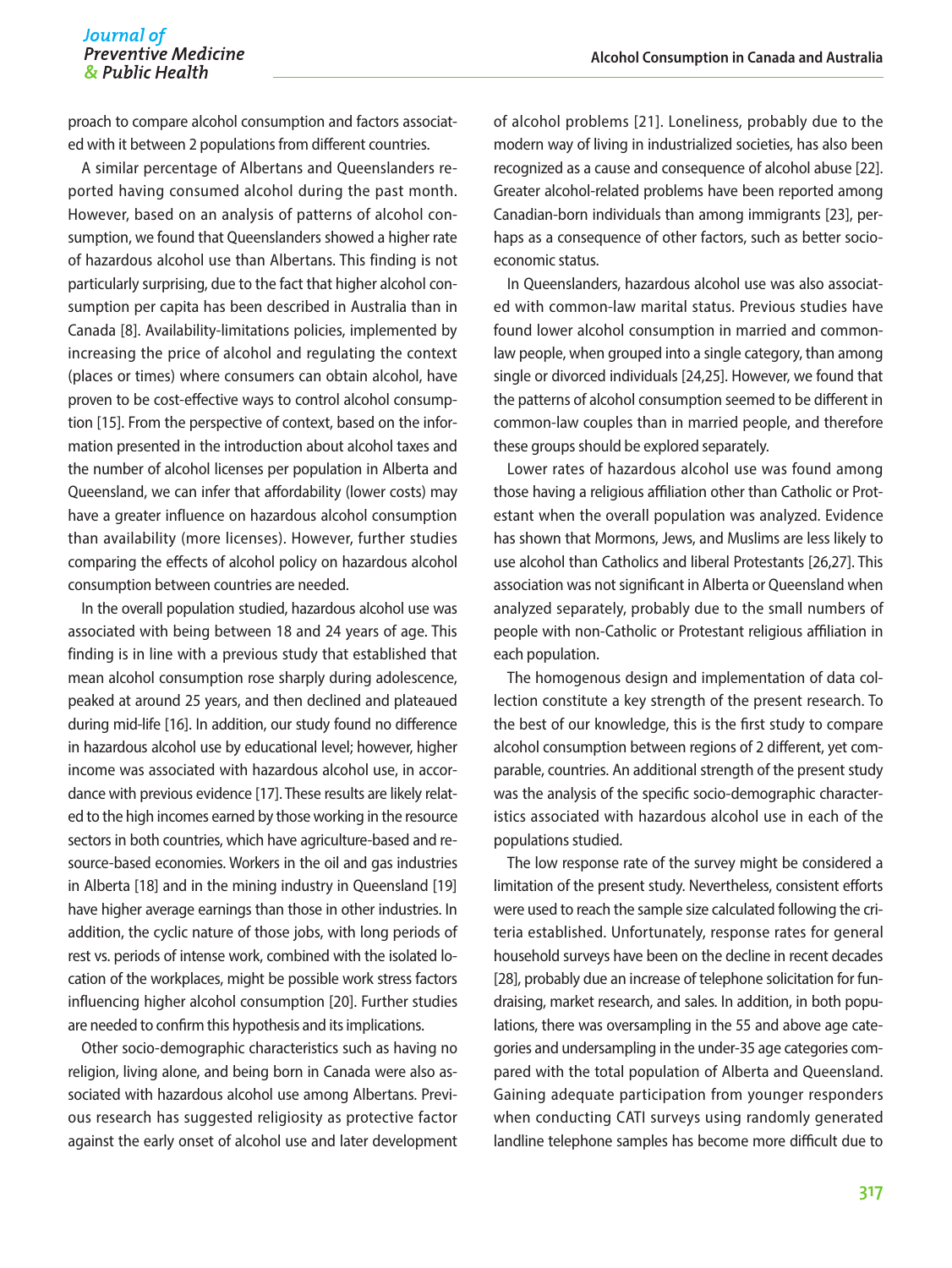the fact that this demographic group has been particularly affected by the shift towards exclusive use of mobile phones.

This study presents the key socio-demographic factors associated with hazardous alcohol use in the populations of Alberta and Queensland. These results can be used by health planners and policymakers to design and implement strategies designed to reduce hazardous alcohol use in those populations. From a policy perspective, it is important to consider that policies with the goal of controlling alcohol consumption by affecting its cost (i.e., taxes and volumetric pricing) are more likely to impact populations with lower incomes, which have already a lower rate of hazardous alcohol use, whereas populations with higher incomes are less likely to be affected. Consequently, efforts should be directed to the identification of more effective ways to tackle alcohol use in the higher-income group, which could be harder to reach through some of the traditional methods used to control alcohol consumption. Particular care should be taken when considering the potential effect of raising alcohol prices on alcohol consumption among younger adults. Although it is possible that a substantial increase in the price of alcohol could help to restrict the consumption of alcohol in this population group, higher alcohol prices can also lead to the consumption of other recreational drugs prior to (or in combination with) alcohol intake, increasing the potential risk of injuries or other health problems.

The comparison of alcohol-related policies between both locations is outside the scope of this study. Nevertheless, based on the fact that the mark-up rate of alcohol in Queensland seems to be lower than in Alberta and the oppose pattern was found in hazardous alcohol use, we speculate that alcohol-related policies that impact affordability by increasing alcohol prices could have a positive effect in those regions despite their overall high socioeconomic status. Overall, current and novel strategies should be planned according to the characteristics of the population exhibiting hazardous alcohol use in each context.

In conclusion, younger age was associated with hazardous alcohol use in both populations. In addition, different sociodemographic factors were associated with hazardous alcohol use in each of the populations studied. Our results allowed us to identify the socio-demographic profiles associated with hazardous alcohol use in Alberta and Queensland. These profiles constitute valuable sources of information for local health authorities and policymakers when designing suitable preventive strategies targeting alcohol use. Overall, the present study

highlights the importance of analyzing the socio-demographic factors associated with alcohol consumption in populationspecific contexts.

#### **ACKNOWLEDGEMENTS**

The authors acknowledge the Population Research Laboratories of the Department of Sociology at the University of Alberta and the Institute for Health and Social Science Research at Central Queensland University for their assistance with data collection.

#### **CONFLICT OF INTEREST**

The authors have no conflicts of interest associated with the material in this paper.

#### **ORCID**

Diana C. Sanchez-Ramirez *http://orcid.org/0000-0003-1637- 4309*

Richard Franklin *http://orcid.org/0000-0003-1864-4552*

#### **REFERENCES**

- 1. World Health Organization. Global status report on alcohol and health 2014 [cited 2016 Jul 5]. Available from: http://apps. who.int/iris/bitstream/10665/112736/1/9789240692763\_ eng.pdf.
- 2. Bloomfield K, Stockwell T, Gmel G, Rehn N. International comparisons of alcohol consumption. Alcohol Res Health 2003;27 (1):95-109.
- 3. Rehm J, Rehn N, Room R, Monteiro M, Gmel G, Jernigan D, et al. The global distribution of average volume of alcohol consumption and patterns of drinking. Eur Addict Res 2003;9(4): 147-156.
- 4. Howard SJ, Gordon R, Jones SC. Australian alcohol policy 2001-2013 and implications for public health. BMC Public Health 2014;14:848.
- 5. Public Health Agency of Canada. The Chief Public Health Officer's report on the state of public health in Canada 2015: alcohol consumption in Canada [cited 2016 Jul 5]. Available from: http://healthycanadians.gc.ca/publications/department-ministere/state-public-health-alcohol-2015-etat-sante-publiquealcool/alt/state-phac-alcohol-2015-etat-aspc-alcool-eng.pdf.